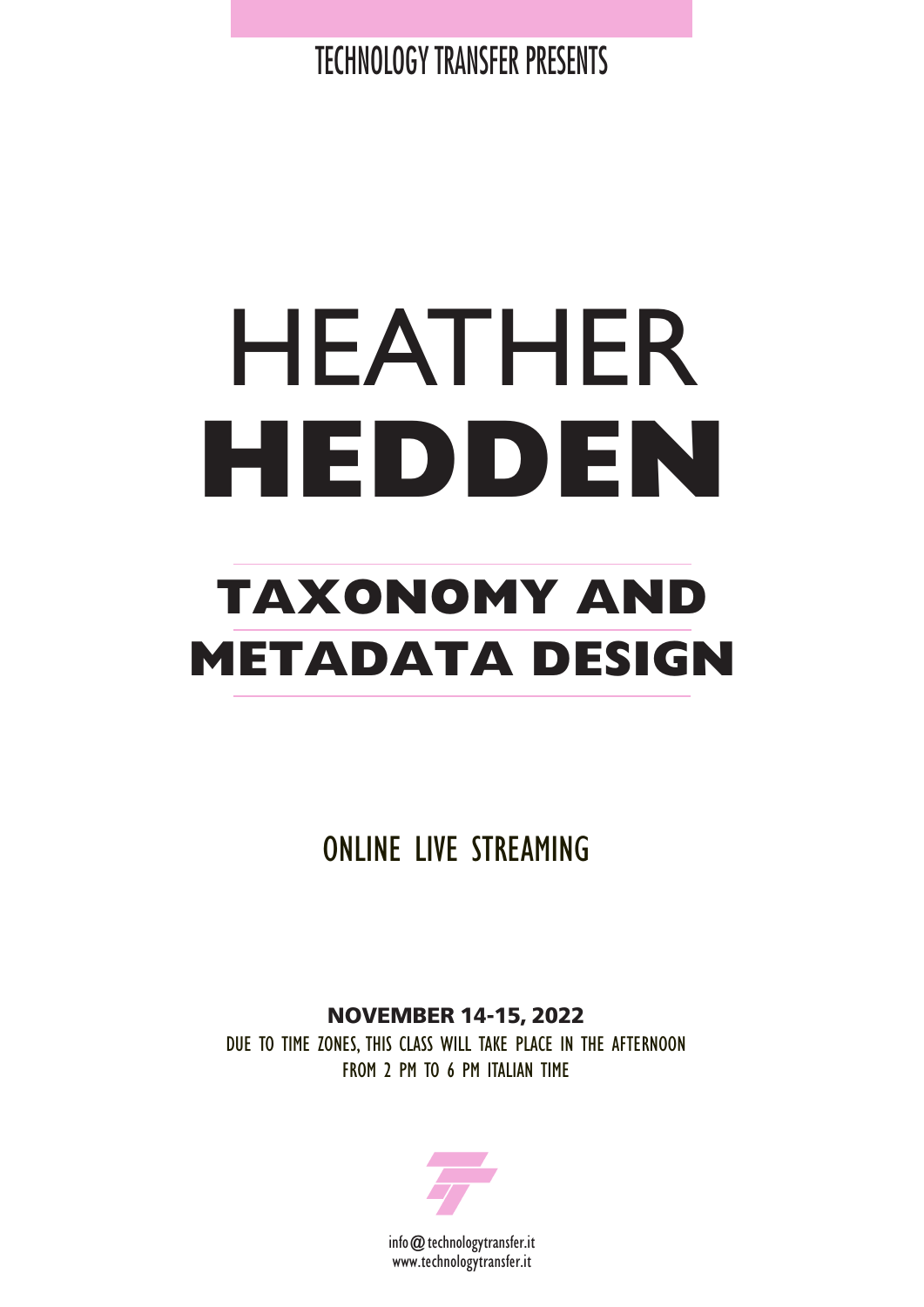### *TAXONOMY AND METADATA DESIGN*

## **ABOUT THIS SEMINAR**

A core part of a knowledge management or content management plan is an integrated taxonomy and metadata strategy. Content that is tagged with metadata, supported by a taxonomy, becomes more manageable, findable, discoverable, and sharable. Metadata is broader than a taxonomy, but a taxonomy is deeper than metadata alone. Taxonomies and descriptive metadata should be designed in combination. Taxonomies and metadata also need to be designed to best represent the unique content set and its particular users. A licensed taxonomy from an external source is rarely appropriate.

This one-day seminar provides the basics in best practices for designing and building a taxonomy and a broader descriptive metadata schema that supports findability and discoverabilty.

This seminar considers all implementation of metadata and taxonomies, whether for internal/enterprise knowledge management or for customer-facing web content management, whether for manual or auto-tagging, and whether in a content management system, document management system, digital asset management system, SharePoint, or an internally developed database.

#### **BENEFITS OF ATTENDING**

- The types, benefits, uses of taxonomies
- How to determine what kind of taxonomy is right for your implementation
- What resources to use in developing a taxonomy
- How to design a set of metadata properties that will be appropriately usable and useful
- How to develop taxonomy terms/metadata values and synonyms that best serve the users
- How to correctly structure hierarchical relationships between taxonomy terms
- How to design a faceted taxonomy with consideration of the user interface
- What should be included in a taxonomy/metadata governance plan
- What software tools are available for taxonomy management

#### **AUDIENCE**

- Knowledge managers
- Content managers
- Information managers
- Digital asset managers
- Knowledge architects
- Information architects
- Librarians
- Records managers
- Archivists
- Search specialists
- User experience designers
- New taxonomists
- Any IT managers or business managers overseeing a taxonomy project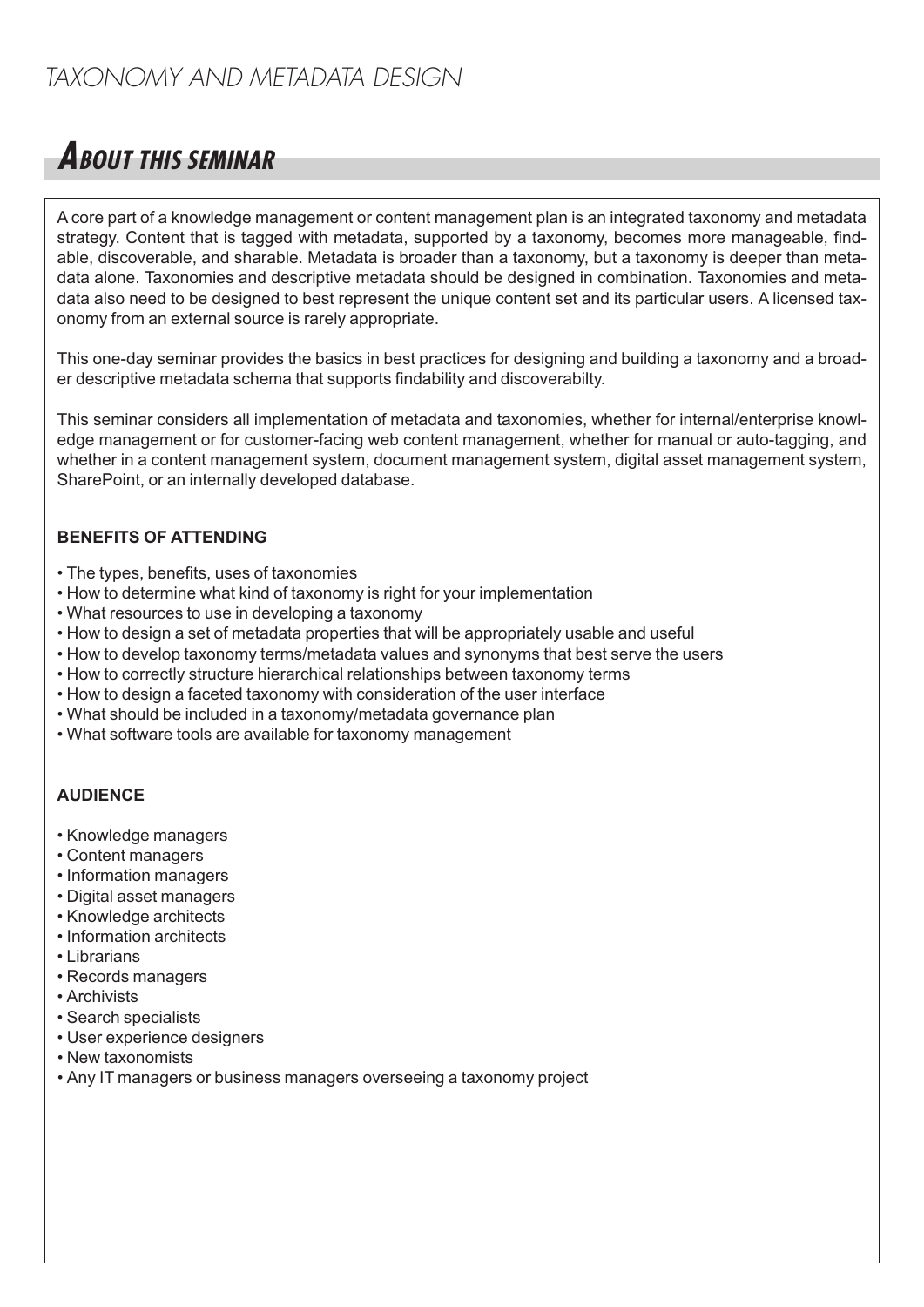## **OUTLINE**

| 1. Introduction to Metadata and Controlled<br><b>Vocabularies</b> | <b>6. Taxonomy Implementations</b> |
|-------------------------------------------------------------------|------------------------------------|
|                                                                   | • Testing and Validation           |
| • Definitions                                                     | • User Interface Displays          |
| • Types, Examples, and Uses                                       | • Integration with Search          |
| • Standards and Models                                            | • Multilingual Taxonomies          |
|                                                                   | • Interoperability and Mapping     |
|                                                                   |                                    |
| 2. Tagging and Categorizing                                       | 7. Taxonomy Management Software    |
| • Tagging                                                         |                                    |
| • Categorizing                                                    | 8. Resources                       |
| • Categories vs. Tags                                             |                                    |
| • Auto-Classification                                             |                                    |
|                                                                   |                                    |
|                                                                   |                                    |
| 3. Planning and Design of Metadata and<br><b>Taxonomy</b>         |                                    |
| • Building vs. Buying a Taxonomy                                  |                                    |
| • Identifying Candidate Metadata and                              |                                    |
| Vocabularies                                                      |                                    |
| • Determining Controlled Vocabulary Types                         |                                    |
| • Determining Metadata Rules and Governance                       |                                    |
| • Testing Controlled Vocabularies                                 |                                    |
|                                                                   |                                    |
| 4. Developing Terms and Relationships                             |                                    |
|                                                                   |                                    |
| • Creating and Wording of Terms                                   |                                    |
| • Creating Synonyms                                               |                                    |
| • Creating Hierarchical Relationships                             |                                    |
|                                                                   |                                    |
|                                                                   |                                    |
| 5. Taxonomy Structural Design                                     |                                    |
| • Hierarchical Taxonomy Design                                    |                                    |
| • Faceted Taxonomy Design                                         |                                    |
|                                                                   |                                    |
|                                                                   |                                    |
|                                                                   |                                    |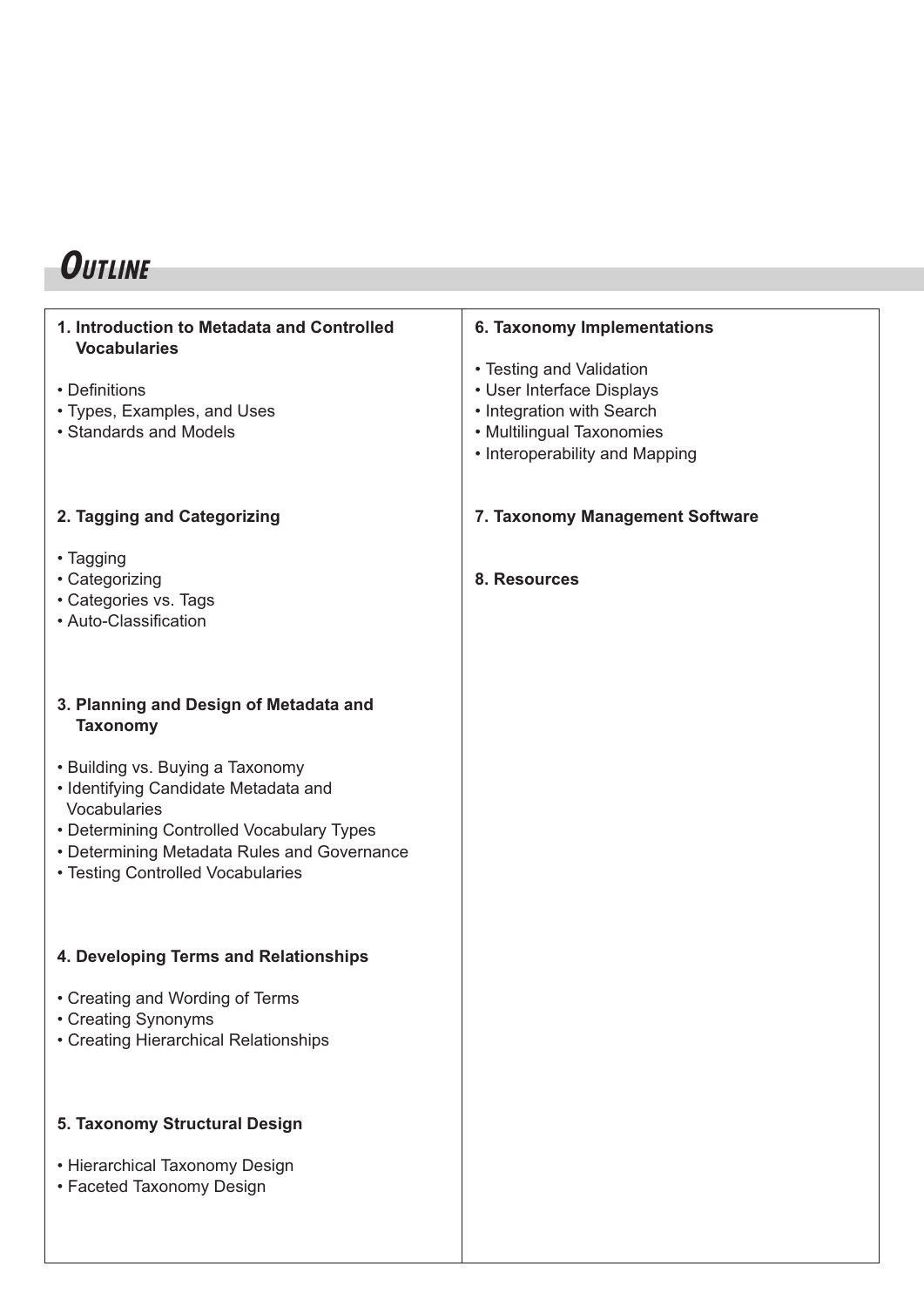## **INFORMATION**

| <b>PARTICIPATION FEE</b>                                | <b>HOW TO REGISTER</b>                                                                                                                                                                                | <b>GENERAL CONDITIONS</b>                                                                                                                                                                                                                                                                                                                                                                                                                                                                                              |
|---------------------------------------------------------|-------------------------------------------------------------------------------------------------------------------------------------------------------------------------------------------------------|------------------------------------------------------------------------------------------------------------------------------------------------------------------------------------------------------------------------------------------------------------------------------------------------------------------------------------------------------------------------------------------------------------------------------------------------------------------------------------------------------------------------|
| € 600<br>The fee includes all seminar<br>documentation. | You must send the registration form with<br>the receipt of the payment to:<br>info@technologytransfer.it<br>TECHNOLOGY TRANSFER S.r.l.<br>Piazza Cavour, 3 - 00193 Rome (Italy)<br>Fax +39-06-6871102 | <b>DISCOUNT</b><br>The participants who will register 30 days<br>before the seminar are entitled to a 5%<br>discount.<br>If a company registers 5 participants to the<br>same seminar, it will pay only for 4.<br>Those who benefit of this discount are not                                                                                                                                                                                                                                                           |
| <b>SEMINAR TIMETABLE</b>                                |                                                                                                                                                                                                       | entitled to other discounts for the same<br>seminar.                                                                                                                                                                                                                                                                                                                                                                                                                                                                   |
| 2.00 pm - 6.00 pm (Italian time)                        | <b>PAYMENT</b><br>Wire transfer to:<br>Technology Transfer S.r.l.<br>Banca: Cariparma<br>Agenzia 1 di Roma<br><b>IBAN Code:</b><br>IT 03 W 06230 03202 000057031348<br>BIC/SWIFT: CRPPIT2P546         | <b>CANCELLATION POLICY</b><br>A full refund is given for any cancellation<br>received more than 15 days before the<br>seminar starts. Cancellations less than<br>15 days prior the event are liable for 50%<br>of the fee. Cancellations less than one<br>week prior to the event date will be liable<br>for the full fee.<br><b>CANCELLATION LIABILITY</b><br>In the case of cancellation of an event for<br>any reason, Technology Transfer's<br>liability is limited to the return of the<br>registration fee only. |

| <b>HEATHER HEDDEN</b><br>TAXONOMY AND METADATA DESIGN                                                                                                        |                       |                                                                                                                        |
|--------------------------------------------------------------------------------------------------------------------------------------------------------------|-----------------------|------------------------------------------------------------------------------------------------------------------------|
| November 14-15, 2022                                                                                                                                         | $\sum_{n=1}^{\infty}$ |                                                                                                                        |
|                                                                                                                                                              |                       | Stamp and signature                                                                                                    |
| Registration fee:<br>€ 600                                                                                                                                   |                       |                                                                                                                        |
|                                                                                                                                                              |                       |                                                                                                                        |
|                                                                                                                                                              |                       |                                                                                                                        |
|                                                                                                                                                              |                       |                                                                                                                        |
|                                                                                                                                                              |                       |                                                                                                                        |
|                                                                                                                                                              |                       | Send your registration form<br>with the receipt of the payment to:                                                     |
| If registered participants are unable to attend,<br>or in case of cancellation of the seminar, the<br>general conditions mentioned before are<br>applicable. |                       | <b>Technology Transfer S.r.l.</b><br>Piazza Cavour, 3 - 00193 Rome (Italy)<br>Tel. +39-06-6832227 - Fax +39-06-6871102 |
|                                                                                                                                                              |                       | info@technologytransfer.it<br>www.technologytransfer.it                                                                |

 $\geq$